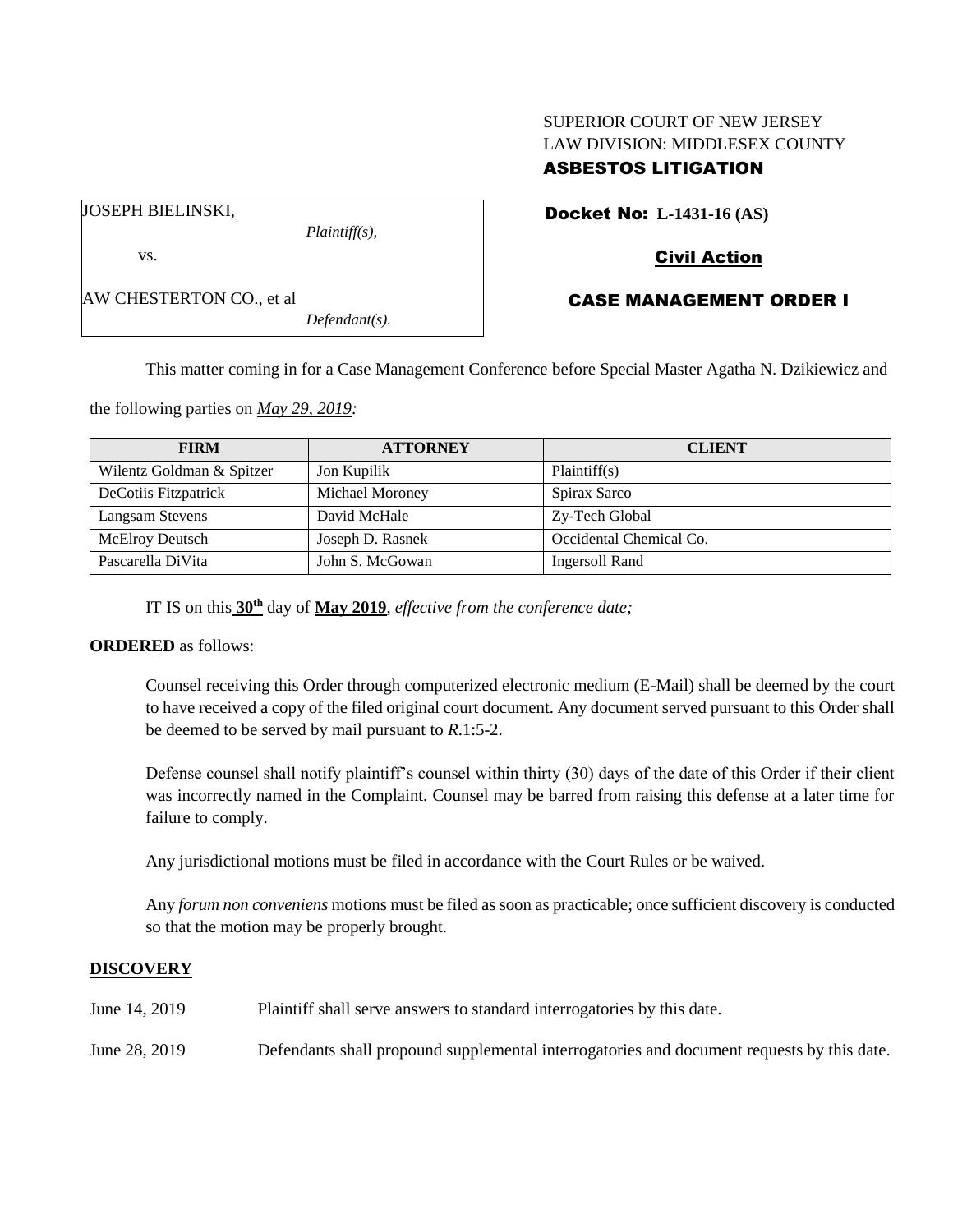| July 31, 2019      | Plaintiff shall serve answers to supplemental interrogatories and document requests by this<br>date.                                                                                                        |
|--------------------|-------------------------------------------------------------------------------------------------------------------------------------------------------------------------------------------------------------|
| August 30, 2019    | Plaintiff depositions shall be conducted by this date. Plaintiff's counsel shall contact the<br>Special Master within one week of this deadline if plaintiff depositions are not completed by<br>this date. |
| September 16, 2019 | Fact discovery, including depositions, shall be completed by this date. Plaintiff's counsel shall<br>contact the Special Master within one week of this deadline if all fact discovery is not<br>completed. |

### **EARLY SETTLEMENT**

June 14, 2019 Settlement demands shall be served on all counsel and the Special Master by this date.

July 19, 2019 @ 10:00am Early settlement conference.

#### **MEDICAL EXPERT REPORT**

June 14, 2019 Plaintiff shall serve medical expert reports by this date.

December 31, 2019 Defendants shall identify its medical experts and serve medical reports, if any, by this date. In addition, defendants shall notify plaintiff's counsel (as well as all counsel of record) of a joinder in an expert medical defense by this date.

#### **LIABILITY EXPERT REPORTS**

- October 15, 2019 Plaintiff shall identify its liability experts and serve liability expert reports by this date or waive any opportunity to rely on liability expert testimony.
- December 31, 2019 Plaintiff shall identify its rebuttal liability experts and serve rebuttal liability expert reports, if any, by this date.

#### **SUMMARY JUDGMENT MOTION PRACTICE**

- October 11, 2019 Plaintiff's counsel shall advise, in writing, of intent not to oppose motions by this date.
- October 25, 2019 Summary judgment motions shall be filed no later than this date.
- November 22, 2019 Last return date for summary judgment motions.

#### **EXPERT DEPOSITIONS**

January 24, 2020 Expert depositions shall be completed by this date. To the extent that plaintiff and defendant generic experts have been deposed before, the parties seeking that deposition in this case must file an application before the Special Master and demonstrate the necessity for that deposition. To the extent possible, documents requested in a deposition notice directed to an expert shall be produced three days in advance of the expert deposition. The expert shall not be required to produce documents that are readily accessible in the public domain.

 $\_$  , and the set of the set of the set of the set of the set of the set of the set of the set of the set of the set of the set of the set of the set of the set of the set of the set of the set of the set of the set of th